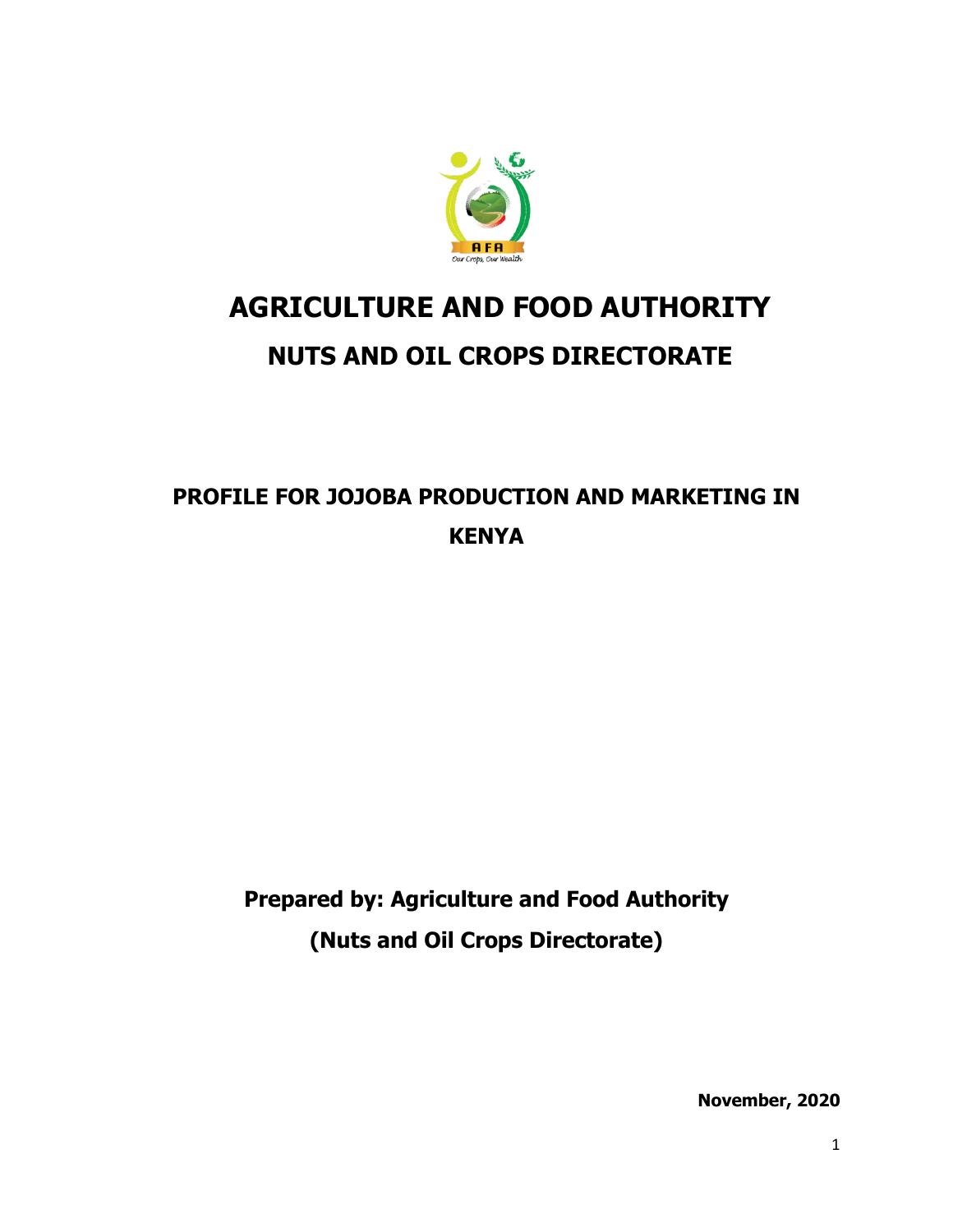#### **Background Information**

Over 80% of Kenya is composed of arid and semi-arid lands (ASALs) (KARI, 2018) with only a few crops being grown mainly for subsistence purposes. These areas lack cash crops which are drought tolerant and irrigation systems are poorly developed. They experience frequent drought leading to crop failure hence overdependence on food relief. These areas have few natural plant resources that can be relied upon on a continuous basis. People in ASALs depend directly on the available natural resources such as firewood and charcoal for their survival and this makes the environment to be more arid resulting into greater poverty and poor dietary intake among the residents. Resources are always at the mercy of severe climatic changes and some species survive only precariously. Serious mitigation programmes are needed to combat global climate change which is anticipated to have far reaching effects in many parts of the world including Kenya as outlined by Ottichilo et al. (1991).

In recent years, there has been considerable interest in using ASALs more productively by promoting crops which can tolerate these conditions such as *Jatropha curcas* (Ngethe, 2017) and jojoba (*Simmondsia chinensis*). These are multipurpose crops, and have a potential use for rehabilitation as well as provision of income to the poor communities. Jojoba has been used to combat and prevent desertification in the Thar desert in India (Alsharhan et al., 2003) and Negev desert in Israel (Benzioni, 1997). Jojoba needs little water for survival (a third or less of the moisture required by crops like citrus or cotton; however, economic consideration dictates that irrigation is essential for a healthy and profitable crop in many dry areas. A jojoba stand can be in production for 100-200 years depending on management and has a deep rooting habit. Jojoba has come at a time when there are dwindling natural resources and increased concern for the environment (Tremper, 1996) hence meeting the aims of Kenya Vision 2030 on rehabilitation of ASALs (NEMA, 2011; NVSC, 2006) and Millennium Development Goals 2015 on ensuring environmental sustainability (UNMD, 2000)[.](file:///C:/Users/imasira.AFA-AD/Downloads/inotiPhDthesis.pdf%23page=5)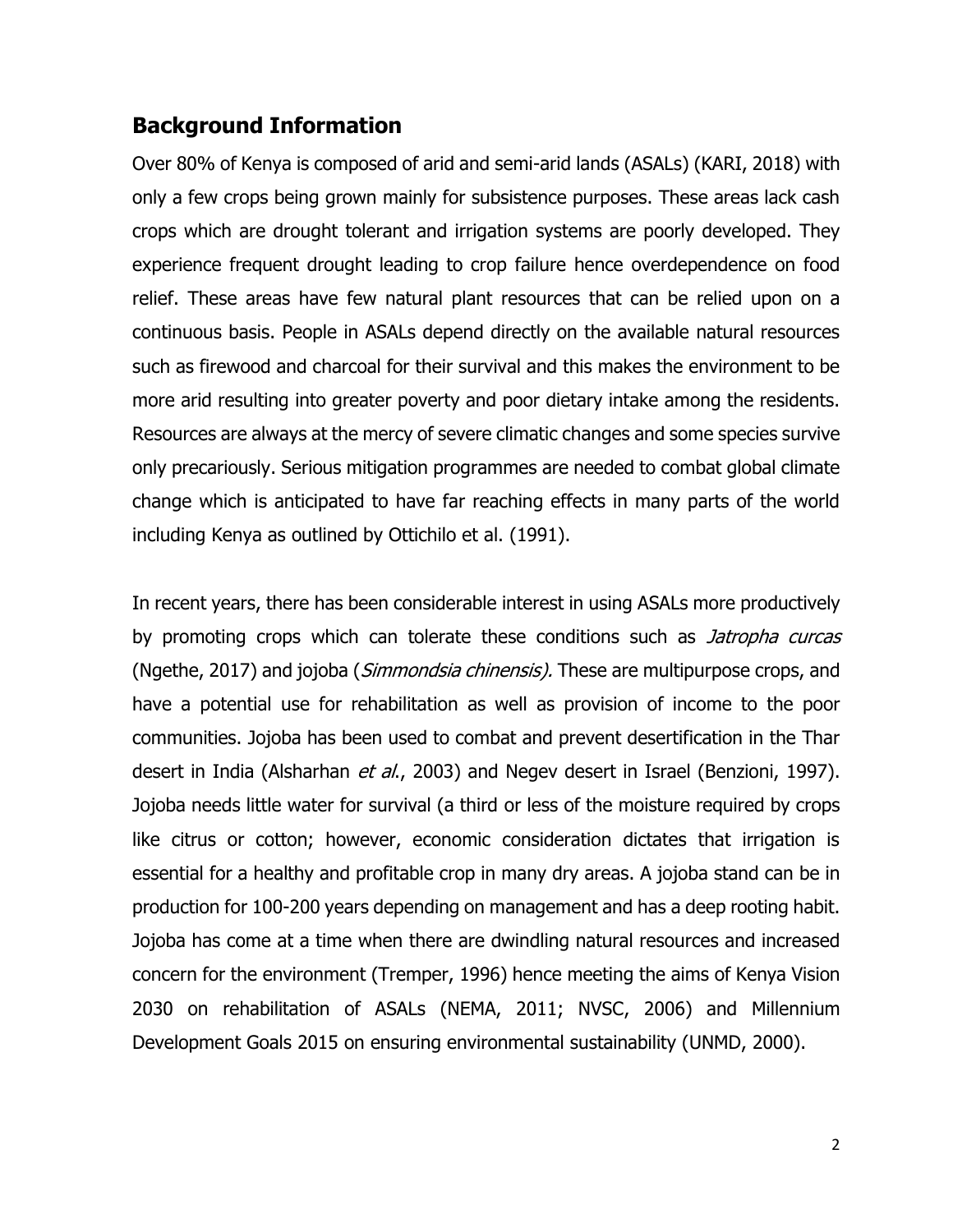## **The Origin of Jojoba**

Jojoba (pronounced as Ho-ho-ba) is a native of Sonoran Desert of California, Arizona and New Mexico. The Red Indians of the United States of America (USA) have a long history of the traditional use of jojoba as food and medical remedy. Seeds were harvested and used for making necklaces for trade or roasted and eaten as nuts especially during the period of severe droughts. On the other hand, oil extracted from the seed was used for cosmetics, skin afflictions, as well as healing of wounds, kidney and other urine disorders (Gentry, 1958; Tremper, 1996).

## **Distribution**

Jojoba is widely distributed in the Sonoran Desert within the Islands of the Gulf of California and the coastal Sonoran. In Arizona, it is localized in the mountains around Tucson, south and east Phoenix, Catalina, Rincon, Santa Rita, Cerro Colorado, Babquivari and Ajo ranges (Higgins, 1949). In California, it inhabits the mountains around the Salton Sea basin of the Colorado desert and southern portion of San Diego county. It also grows in New Mexico (Higgins, 1949). Jojoba is grown in many countries including USA, Mexico, Argentina, Brazil, India, Israel, Egypt, Saudi Arabia, Australia, South Africa, Peru, Chile and Iran with Israel as the largest producers followed by USA and Mexico (Muthana, 1981; Undersander et al., 1990).

## **Climatic conditions**

Jojoba naturally grows in marginal areas with rainfall ranging between 220-400 mm per year. However, for it to produce reasonable seed yields, it requires adequate water supply of 400-700 mm per year. Jojoba is planted when soil temperatures are 20°C and irrigation is maintained for the first 3 years at a rate of 1 litre plant/day until sufficient root growth is established (CJP, 2007). Jojoba tolerates high temperatures ranging from 0-54°C with an optimum between 27-33°C. However, it requires at least, one month at 15-20°C to break flower dormancy. It has a tap root that can go down to 100ft to get moisture and they can survive up to two years of drought and are evergreen; however, they don't grow or produce berries during drought.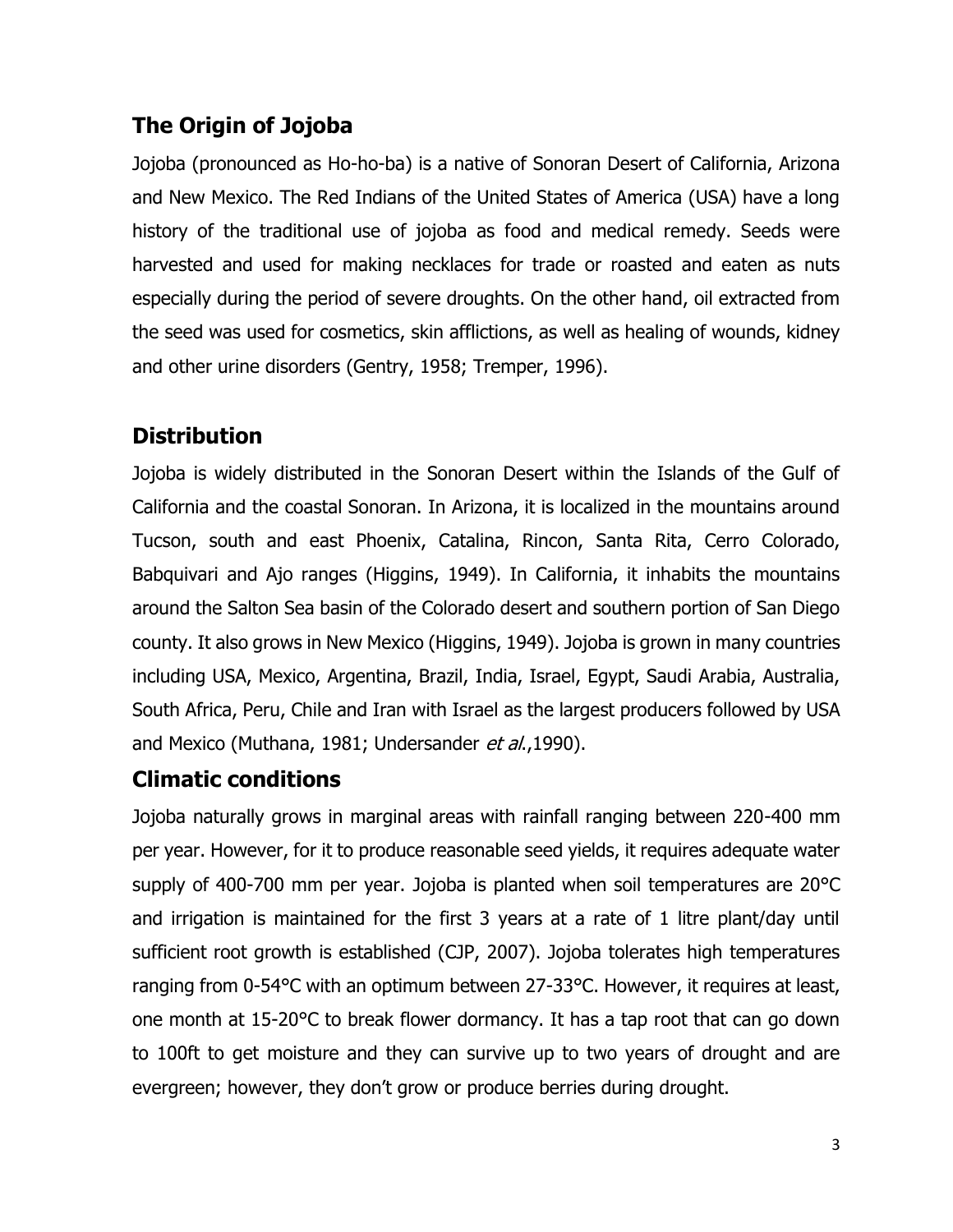#### **Production trends**

The crop is propagated through seed, tissue culture or rooted cuttings. It starts bearing seeds after three years and achieves its full yield capacity after 12 years. It's a dioecious shrub, meaning that male and female flowers do not grow on the same plant, for increased yields the ratio of the female to male should be higher since the male can pollinate multiple plants. Ideally there should be a ratio of one to seven. One can tell the gender of the plant by looking at the shape of the flowers. Once the female plant is wind pollinated it produces a green capsule enclosing up to three seeds. The oval shaped seeds slightly bigger than a coffee berry fall on the ground when ripe. Under good management a female jojoba plant has the potential to produce up to three kilograms of seeds. One kilogram produces half a litre of oil, which is seen to have huge economic potential. While jojoba can survive under high temperatures, extreme heat stresses it and causes the bud to abort, affecting the yields. It also needs constant supply of water.

Poor management of the existing jojoba bushes has led to low production through severe abortion of flowers and pods. This is mainly through competition for nutrients, water and space. Agronomical requirements of jojoba are still under experimentation especially in the tropical environment where little has been done (NRC, 2002). Jojoba is drought tolerant and offers promise for agriculture in harsh environments where many conventional crops cannot survive, yet it requires water for the first 2 to 3 years for proper root establishment (Forster and Wright, 2002). Similarly, for sustained high yields, watering is essential in areas with low rainfall, especially in desert areas with less than 350 mm annually. The seed production per bush is 2-3 kg per year which translates to 2 to 3 metric tons per 3 hectare (ha). The world jojoba oil production is estimated at 3, 500 tons per year, from the cultivated area of 8,500 ha whereas the demand ranges between 4 000 to 200 000 tons per year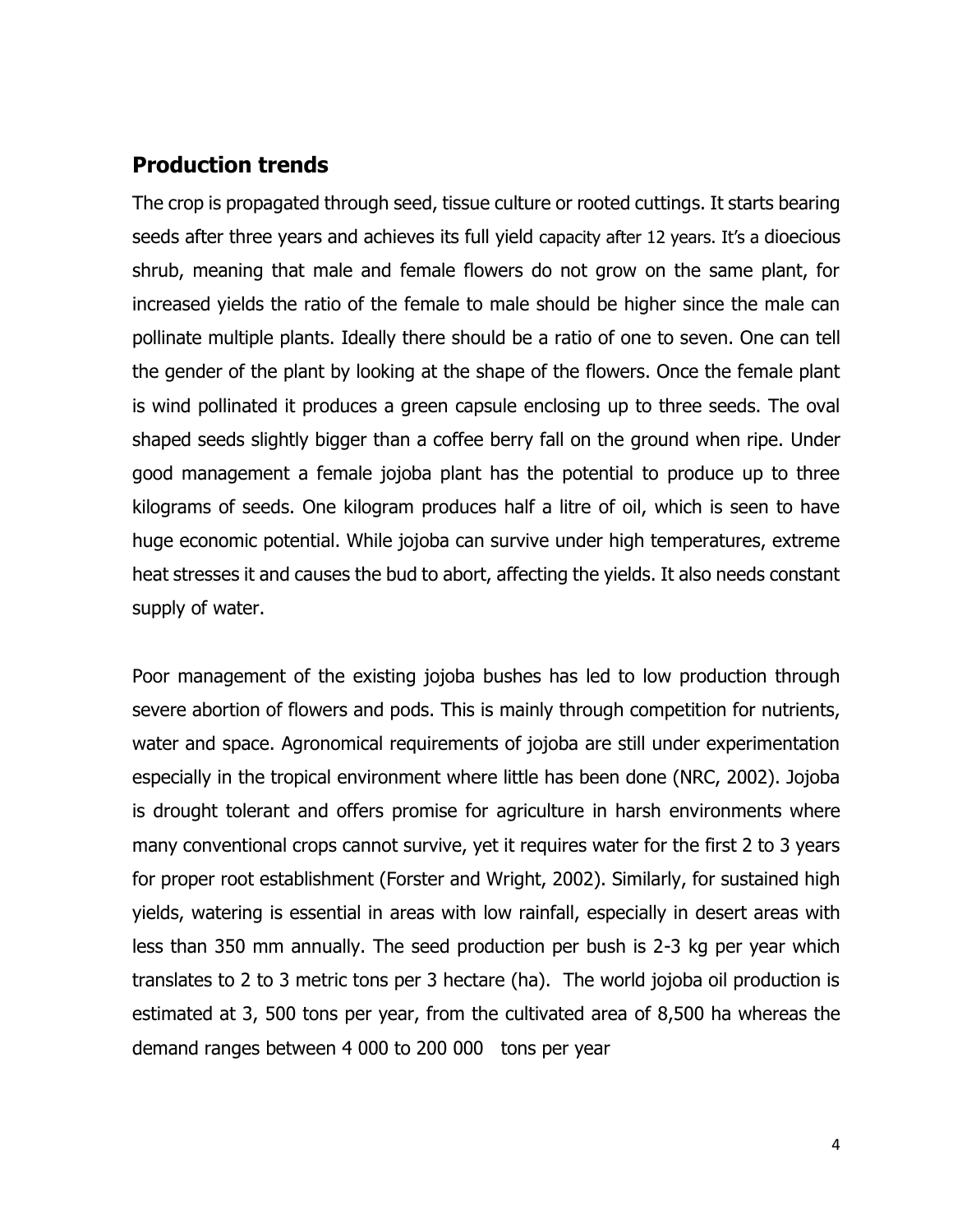#### **Usage and Utilization**

Jojoba produces nuts with 45-55% of its weight as oil. The oil from jojoba is similar to that obtained from sperm whale (Hogan and Bemis, 1983), a species threatened with extinction (CITES, 2004). Currently, there is low production of jojoba globally mainly due to high male to female ratio in the plantations since they are mainly established from seed. The following are the specific uses of jojoba

- a) Jojoba produces oil referred to as wax mainly used in cosmetics (lotions, shampoos, moisturizers, hair oils, conditioners), lubricant industry (automobiles and very fast moving machines) and pharmaceuticals (anti-bacteria).
- b) Other uses include: transformer coolants, plasticizers, detergents, fire retardants, candles, polishing wax, antifoam agent in antibiotic production, electronics and computer industries
- c) Jojoba oil is a natural high temperature and high pressure lubricant. It can also be used as a lubricant in high pressure machinery and other industrial purposes.
- d) Jojoba oil is rare in that it is an extremely straight-chain wax ester making it superior base carrier for cosmetics, skin care products, hair care products and aromatherapy blends. The oil is soothing and stops multitudinous skin problems such as dandruffs and prevents premature aging and wrinkling due to exposure to ultra violet radiation. The latter is usually a common problem with albinism. Jojoba oil is used for medical treatments of ailments such as eczema, acute acne, skin cancer, psoriasis, sores, wounds, poison Ivy, cold and kidney malfunctioning
- e) Jojoba cake, a by-product of oil extraction, can be used as animal feed, since it contains 30% crude protein and has been incorporated in chicken feed 2000).
- f) About 80% of jojoba oil is utilized by the cosmetic industry and it is exported to Japan and Europe Since there are only a few natural products that would directly compete with jojoba oils, the future of the product appears to be bright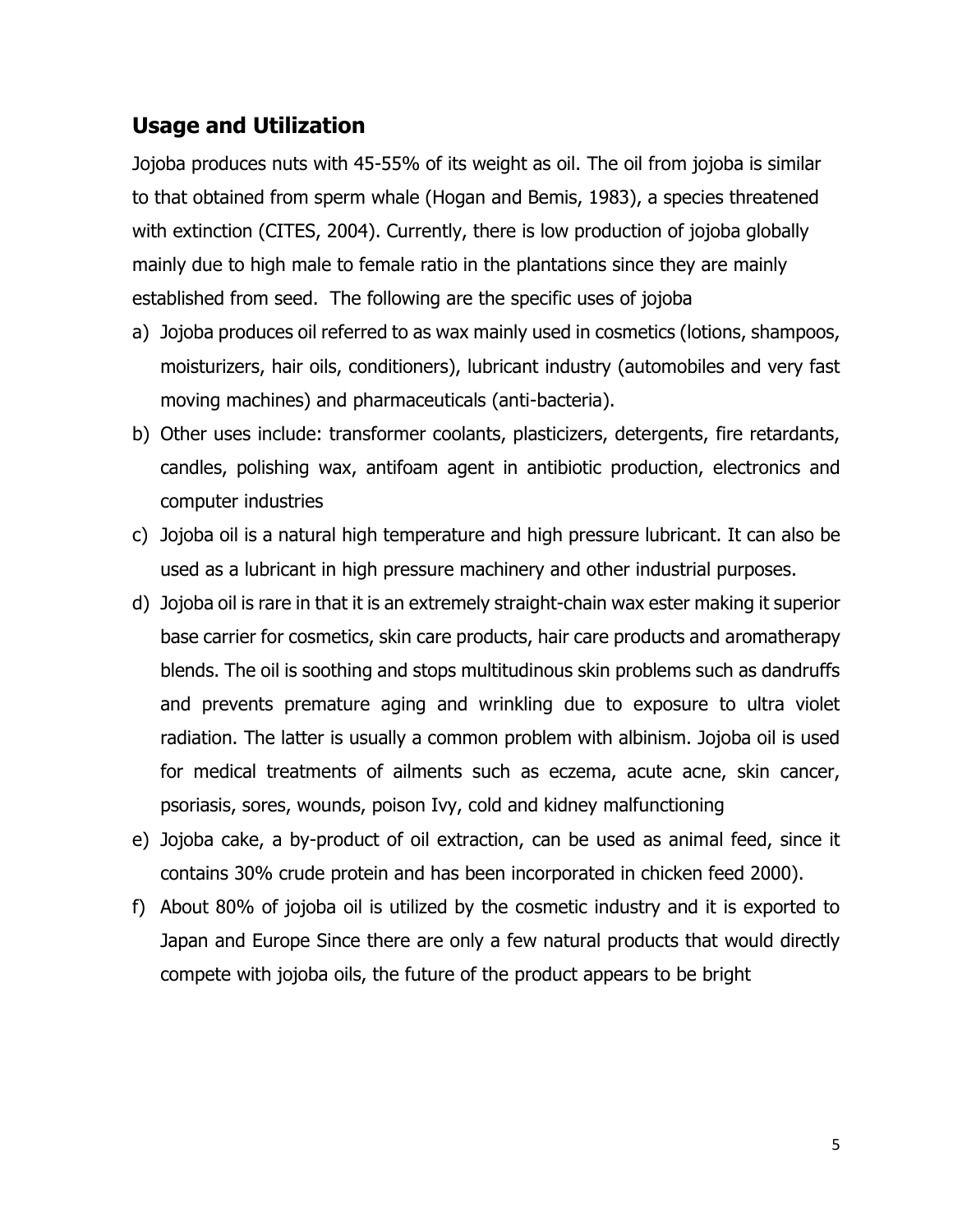#### **The Kenyan situation**

Jojoba was first planted in Kenya in 1977, and today, small trial plantings are scattered in various research stations, some few plants are known to be growing well near Lake Turkana. A private farm (Rukinga ranching company) in Mbololo Village, Maungu near Voi (Taita Taveta County) has the crop planted with seed from California which was first introduced in 1984.The sanctuary, hosting a seven (7)-acre plantation of jojoba (one of the largest and oldest in East Africa), lies along an important migratory corridor where hundreds of elephants seasonally traverse between Kenya's largest parks. Wildlife works which runs Rukinga Sanctuary consider the Jojoba farm a failed project due to the very low production of about 40 Kgs per annually. The seeds obtained are used for oil pressing realizing 37% to 44% oil which is domestically used within the conservancy. The initial farm established was more than 30 acres in size, it has however shrunk to lack of attention and maintenance over the years.

Jojoba in Kenya is grown for its exceptionally high quality oil, used as an additive in cosmetic products, pharmaceutical industry, weight reduction in livestock and as a motor vehicle lubricant. Despite the Rukinga plantation having great potential for liquid wax production, it was neglected until 2014. Wildlife Works, a conservation organization that has since taken over its management of the sanctuary has made efforts to revive the crop.

Ultimately jojoba can be commercially grown to replace common food crops such as maize and beans that are destroyed by wild animals. Unlike food crops such as maize or beans, jojoba is not eaten by wild animals. When eaten by humans or animals, jojoba suppresses appetite, a natural mechanism by the plant to prevent people and animals from eating it. Save for a few shrubs destroyed by natural causes, the plantation has remained intact more than 30 years after it was first planted.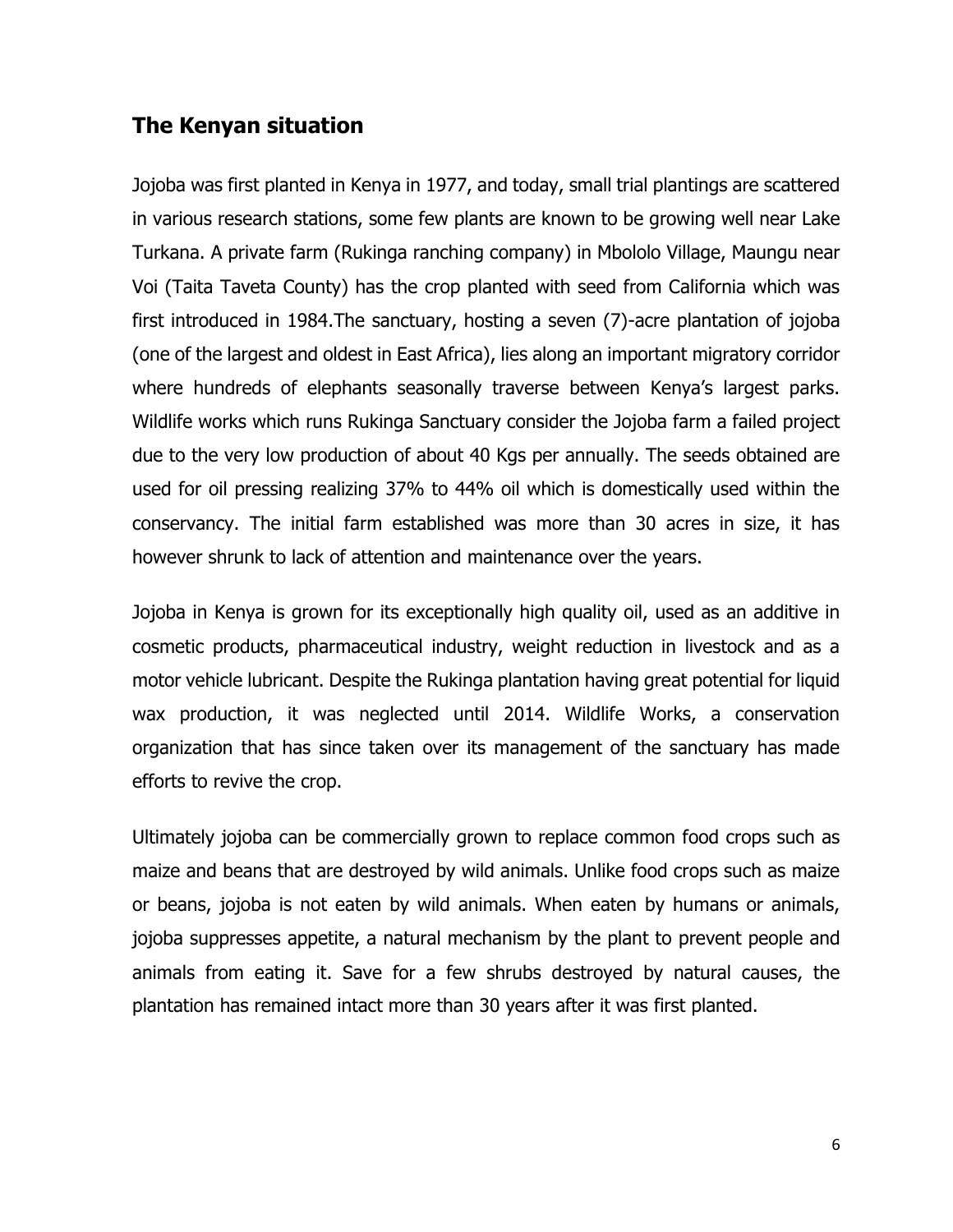## **Ongoing activities in Kenya**

Currently, there is low production in Kenya partly due to inappropriate agricultural practices, lack of awareness on the crop and its potential by the public. Hence the need for research on management of young field planted Jojoba seedlings using appropriate cultural techniques to improve their growth and successive seed yield for better economic benefits. Being a relatively rare crop, it took years of research before Wildlife Works could figure out how to commercially grow it, how the oil is processed and the markets available.

In 2014, the organization bought a jojoba oil-pressing machine and since then, it produces 20 litres of oil annually which retails at Ksh 4000/Litre. The firm also uses the oil to make soaps. Some other ongoing activities include:

- Reduction of the Male to female plant ratio which is currently at 75% male and 25% female. The ratio is unsustainable for optimal production and is currently blamed for the low productivity
- Replanting the orchard to increase the tree density. Most trees are destroyed by elephants as the rub their bodies on the crops, this has drastically reduced the number of trees. The original trees planted have aged, most of them are senile and their production has dwindled. Replanting is however frustrated by lack of planting material since the cuttings are difficult to root.
- Pruning and clearing the bushes surrounding the farm which has been a habitat for pests and insects cause abortion hence low production.

Wildlife Works sanctuary is experimenting with supplementary irrigation on one acre of the farm during extremely dry seasons. Depending on its effectiveness, irrigation will be expanded to cover the whole plantation. If jojoba performs well, the small berry could potentially help communities living around Tsavo improve livelihoods, protect the environment and tackle human wildlife conflict. Through irrigation, Wildlife Works hopes to increase the production capacity from 50 litres to 2,000 per year. Jojoba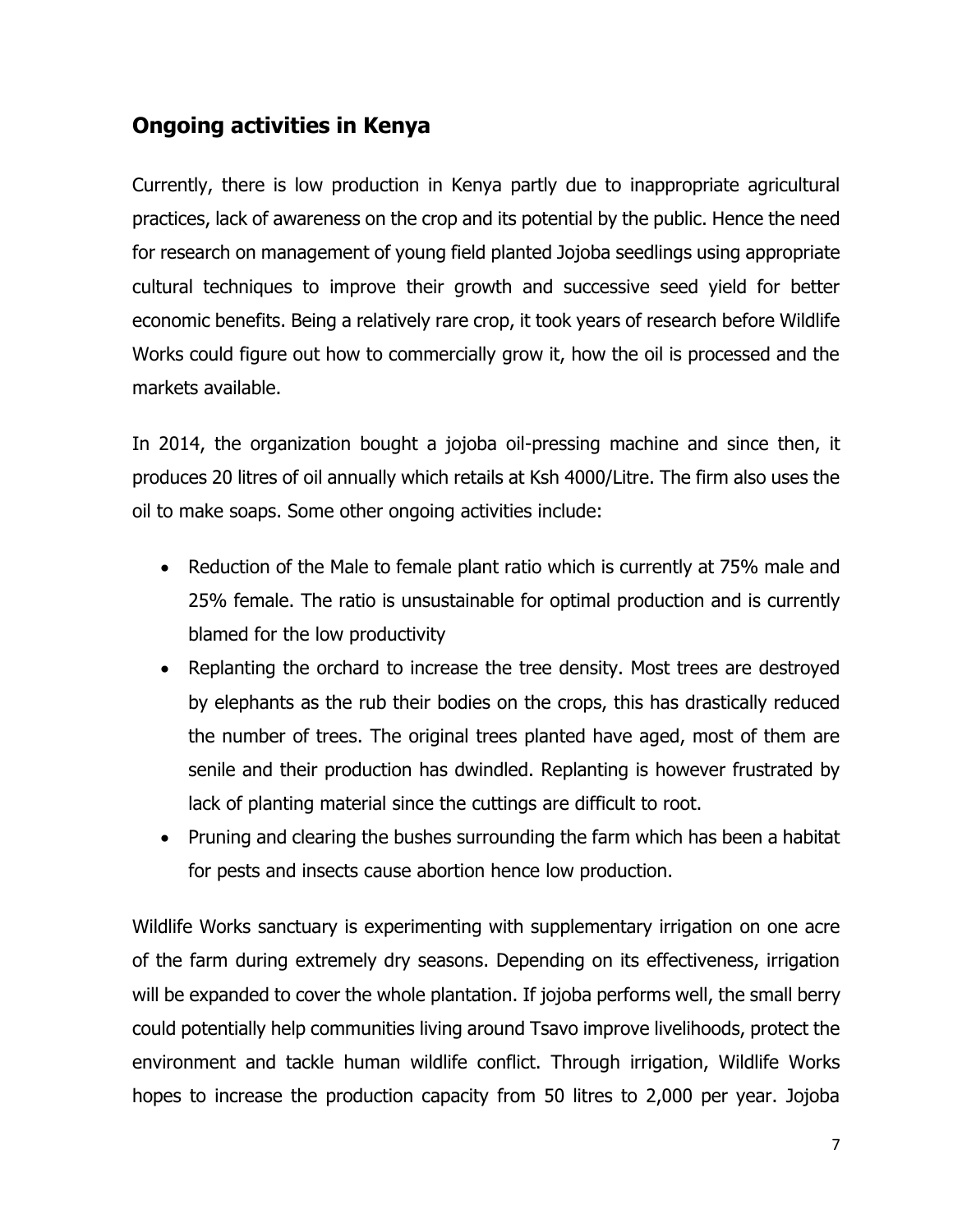plants could bring farmers that suffer perennial destruction of crops by wild animals and recurrent droughts out of their misery. The trees require little investment in terms of fertilizer and labor and produce twice a year in March and October, providing relatively easy source of income.

## **Existing global markets**

Jojoba oil is unique, and when substantial quantities become available in consistent supply and at moderate prices, many new uses are likely to be discovered. The oil has ready markets with the highest demand coming from the US. It remains stable during transport, and therefore, the whole world is its potential marketplace. Already, Japan is its largest user and has been importing a third of U.S. production in recent years, the equivalent of about 100 tons per year. In addition, West Germany and the Netherlands have together been importing a similar amount.

Most of the demanded oil has goes into specialty cosmetics. If production trends continue to increase consistently, it seems clear that in the next 10 years far more oil than the cosmetics market can absorb will be produced. This means that jojoba marketers have to quickly develop new outlets. At first, these will probably be markets that already use other oils and waxes.

Because of irregularities in the weather, the supply of jojoba oil to the market is still erratic and unreliable. As a result, potential purchasers have had no assurance of a consistent supply of dependable quality oil at a stable price. Consequently, major industrial corporations are not using jojoba in their products as yet.

## **Conclusion and recommendations**

The jojoba industry in Kenya is still young and in its formative stages despite the crop being scheduled. The crop's production potential is yet to be exploited as the crop is rare and largely unknown. The prevailing situation is a pointer to lack of information due to research gaps which must first be answered before public sensitizations and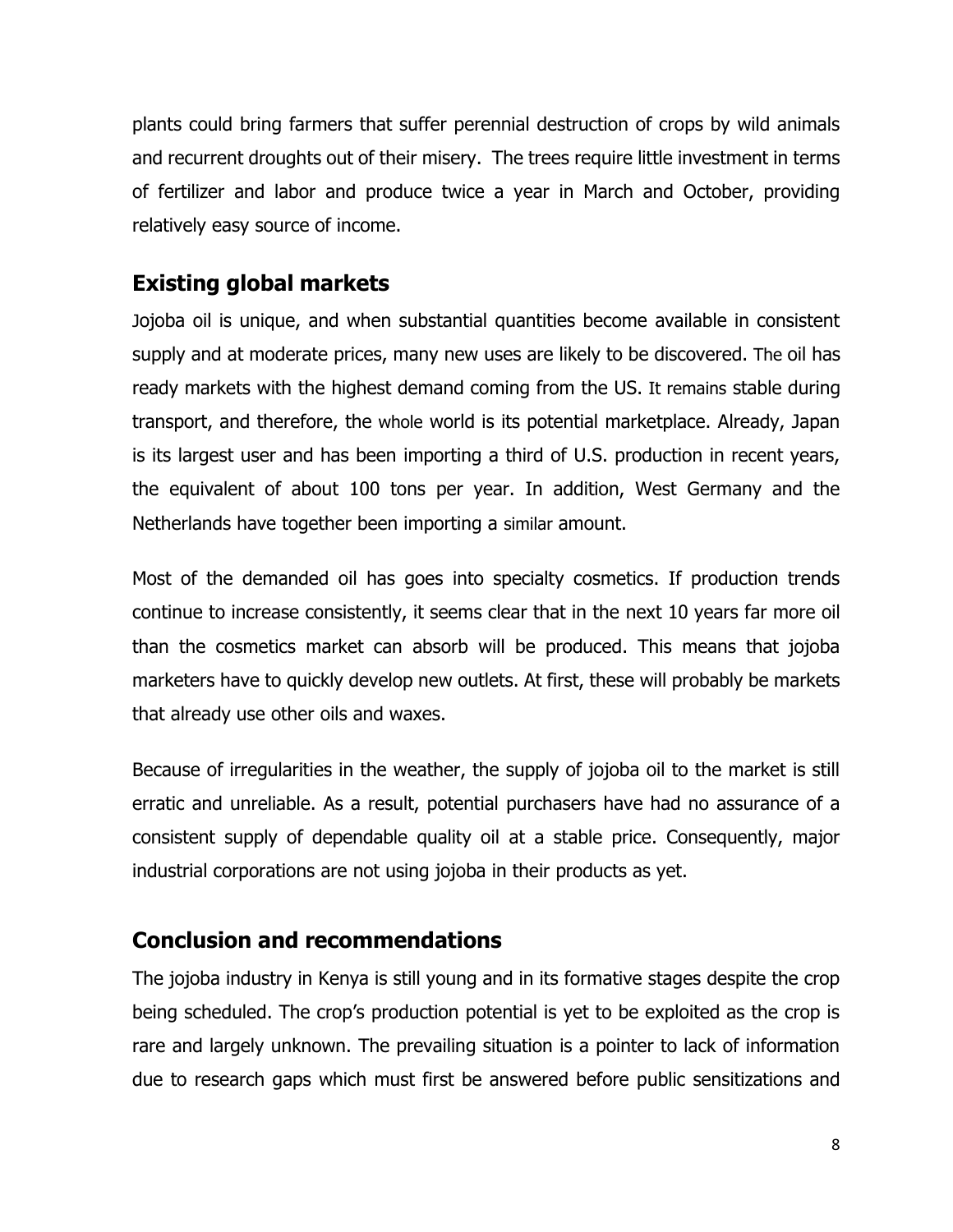commercialization can commence. Besides production the market requires to be vibrant and create demand for the produce and derivative products.

## **Research Needs**

Basic research, the underpinning for the crop's future development, deserves greater support. Government agencies, foundations, corporations, and individuals who fund agricultural research should support jojoba studies. The results of the studies will be useful to farmers, researchers, environmentalists and policy makers. Some particular needs are listed below.

#### **Agronomic Research:**

Research is needed to understand its unique properties that can be manipulated for the crop to reach its fullest potential. Among agronomic questions that are yet to be readily answered in the Kenyan context include:

- The common pests and diseases which affect the crop
- How can the propagation be improved cuttings?
- What plant spacing is best?
- What ratio of females to males is best?
- When is the best time to irrigate, and how much water should be applied?
- What is the best method to control weeds?
- What are jojoba's fertilization requirements?
- When is the best time to prune? How little, how much, and what part of the plant to prune?
- What criterion should be the basis for selecting superior plants?
- What is the best way to harvest: By hand? By machine? And what type of harvester?

Due to the low genetic diversity, it is, therefore, recommended that superior genotypes be imported to increase the genetic diversity of jojoba in Kenya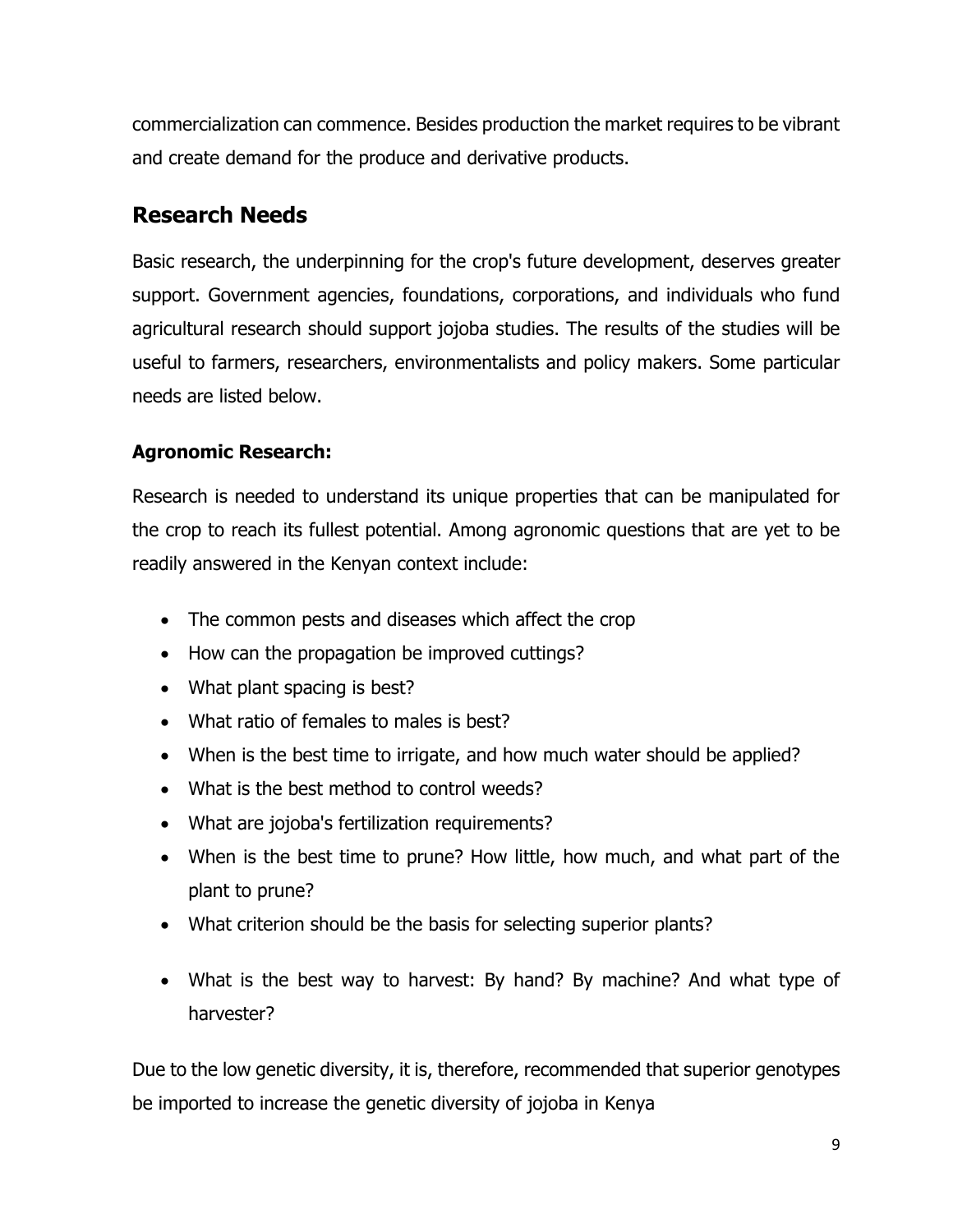## **Increasing Oil Content.**

It is important to select plants with a high percentage of oil in the seeds. Research findings have so far shown that the average oil content is 50 percent which is a substantial figure. This is important because the target for all growers, after all, should be not the seed yield per acre, but the oil yield per acre.

### **Market Development**

The jojoba industry can only realize its profit potential if same efforts applied to propagation and farming practices are applied to market development. One of the major challenge is to increase the number of companies that utilize jojoba in their products.

Potential users have already shown reluctance to incorporate jojoba into their products because they lack technical information, have only limited experience in handling it, and suffer from a dearth of cost benefit data, all of which has been compounded by the absence of an assured supply locally in Kenya. The sole grower and processor in Kenya must concentrate on helping the industry develop and market jojoba products by educating buyers and technical personnel on its usage and advantages.

| <b>Name of Company</b>     | the Value<br>Role<br>in. | <b>Location</b> |
|----------------------------|--------------------------|-----------------|
|                            | chain                    |                 |
| Wildlife works Conservancy | Producer/farmer          | Taita Taveta    |
| Healthy u                  | Importer of canola seed  | Nairobi         |
| Forever Living             | Importer of canola seed  | Nairobi         |

## **Jojoba Value chain players in Kenya**